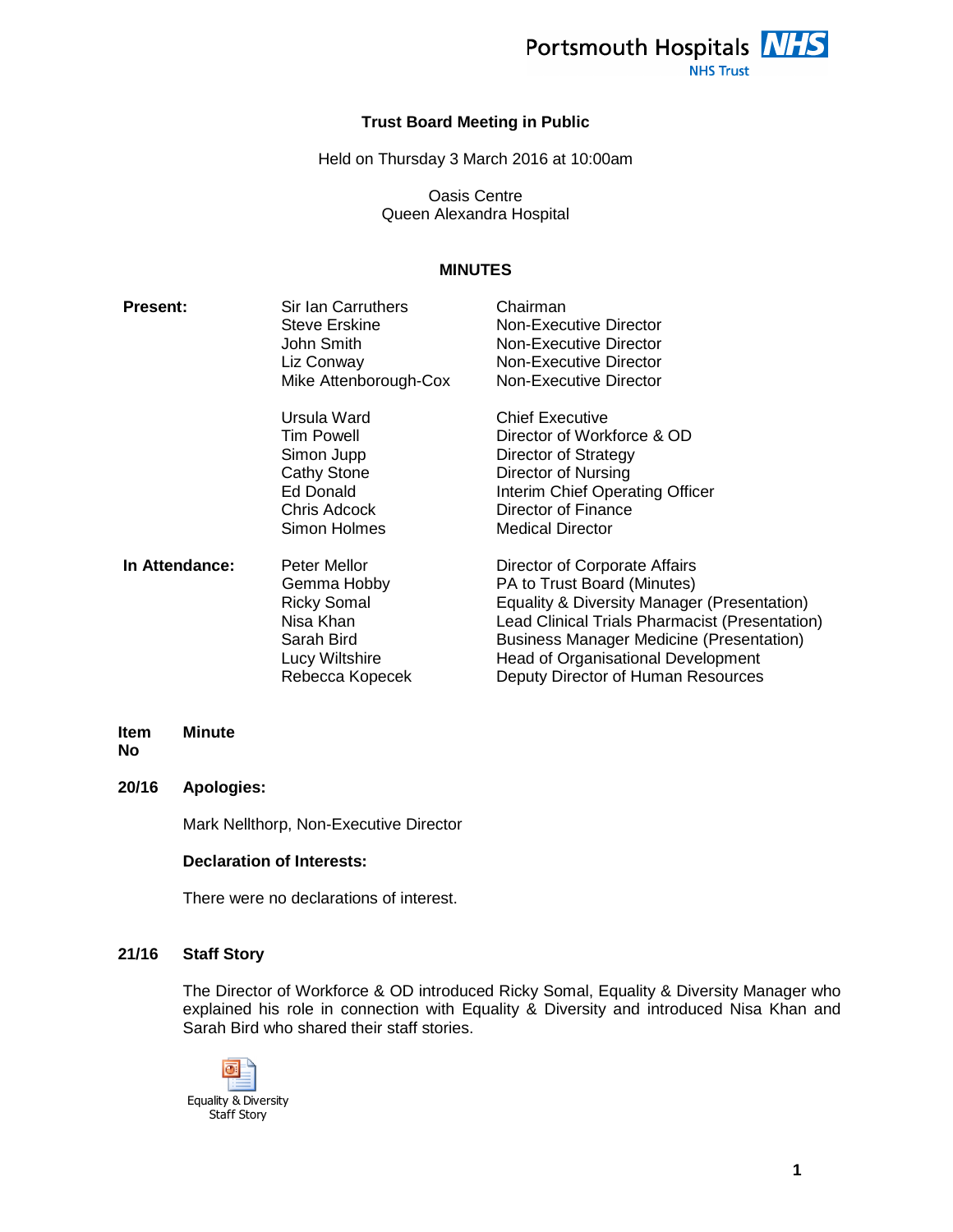The Chairman thanked the team for their presentation and invited questions from Board members.

Steve Erskine, Non-Executive Director, asked how Equality and Diversity is embedded into the organisation and how it works in practice. Ricky Somal explained that each CSC now has its own equality lead and each had been awarded a 'bronze' accreditation. The Learning & Development Department provides sessions for staff which have been well attended. The Trust values underpin this agenda. Nisa Khan explained that the team that she manages is half BME but all have been appointed on merit, not because of their ethnicity. Nisa had noticed a positive difference since joining the Trust.

John Smith, Non-Executive Director, asked how many patients come on a 'pre-visit'. Sarah Bird explained that this was not something that was available to all but was offered to those who were thought most likely to benefit from it. It helps to tailor patient experience to make the patient feel most comfortable.

The Medical Director described another innovation whereby we can use Skype to connect with adolescents with whom it has been very difficult to engage.

The Chief Executive confirmed that the organisation is fully supportive of the Equality & Diversity agenda and suggested holding a 'Listen to Action' event to generate more knowledge of, and support for, it.

The Chairman thanked Ricky, Nisa and Sarah for their continued good work and said how uplifting he had found their stories.

# **22/16 Minutes of the Last Meeting – 4 February 2016**

Steve Erskine, Non-Executive Director, pointed out a correction on page 7, 14/16 with the spelling of a name, which should read; Susanne Hasselmann.

Liz Conway, Non-Executive Director, pointed out that on page 4 where she had referred to planning for the future, she was concerned that not all local healthcare organisations were using the same guru modelling.

## **23/16 Matters Arising/Summary of Agreed Actions**

**10/15: Equality & Diversity Annual Report –** The Director of Workforce & OD confirmed that the declaration figures that had been requested had been circulated with the previous minutes as a post meeting note, so this action was now complete.

## **24/16 Notification of Any Other Business**

None.

# **25/16 Chairman's Opening Remarks**

The Chairman emphasised the following key points:-

- It continued to be a very challenging time for the hospital particularly with the unscheduled care pathway.
- It is disappointing to report that the anticipated progress with the 4 hour wait metric had not been achieved.
- The provision of safe care is essential and should be the main focus throughout the organisation.
- It is important to recognise the challenges facing our staff each day and look at how we might be able to do things differently.
- The Performance section of the Integrated Performance Report shows how pressure is building on meeting certain national targets.
- As always, lots of excellent things going on throughout the hospital, despite the overall pressures.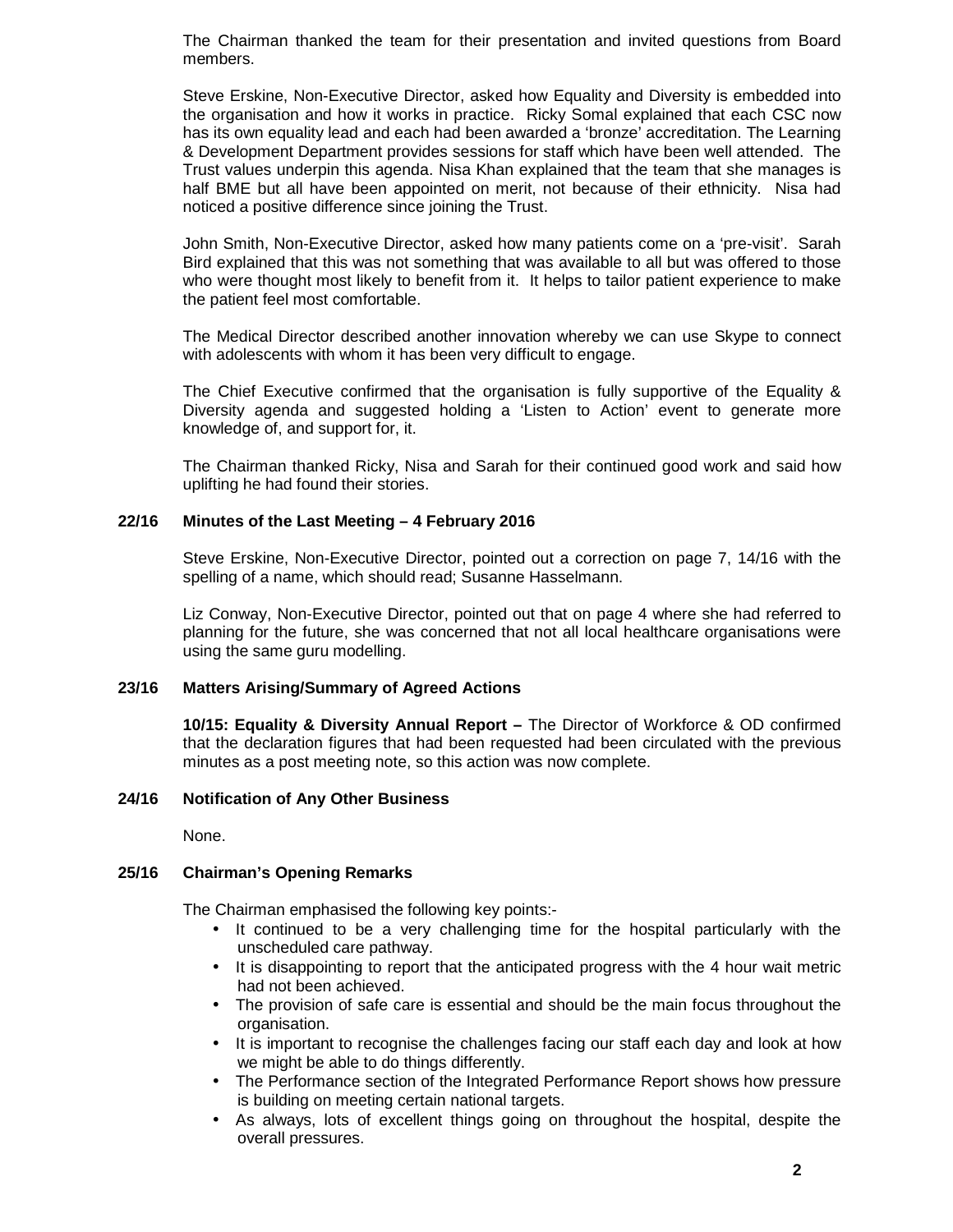# **26/16 Chief Executive's Report**

The Chief Executive drew attention to particular areas within her report:

- It is important to acknowledge the work with apprentice schemes which have been running for some years now. These have been very successful and are an important source of future employees.
- Lord Carter's review in relation to the 'model hospital' has concluded and his report is soon to be published. This will contribute to our plan for next year.
- Despite on-going negotiations, the dispute with Junior Doctors continues and there are 3 more strikes planned. We should not underestimate the stress this is causing.
- NHS Improvement to publish its 'Vision for Providers'.
- There is a proposal to increase the Tariff for providers in 2016/17.
- Delighted that there is to be a significant investment in Mental Health Care by 2021.
- The Staff Survey results have been received and the Director of Workforce and OD will share them at the next Trust Board meeting.
- There had been an unannounced visit from the Care Quality Commission last week that had focussed on the Unscheduled Care Pathway. Formal feedback was awaited.

Liz Conway, Non-Executive Director, asked where we stand in relation to the Carter review. The Chief Executive explained that £13M has been identified as a potential opportunity for the Trust following the benchmarking work that had taken place. A detailed review of the report will inform where successes are most likely. A plan of actions will be shared at a future Board meeting. The Medical Director explained that the review had explored all aspects of secondary care hospital working and that a lot of different innovations will result as a consequence. The Director of Nursing felt it important to point out that significant work with staff had been on-going from the time of the Carter visit six months ago.

Steve Erskine, Non-Executive Director, asked whether the Trust was compliant with the recent Agency pay cap rulings. The Director of Workforce & OD confirmed that it was.

# **27/16 Integrated Performance Report**

# **Quality**

The Director of Nursing drew attention to the following areas, with supporting comment from the Medical Director:

- Pleased to report that there have been no incidents of Grade 4 pressure sores within the Trust for 365 days.
- There has been 1 avoidable grade 3 pressure ulcer within maternity. A lot of learning has come from the incident and will be shared with all maternity staff.
- Regrettably there has been a mixed sex breach. This occurred as a direct consequence of operational pressures. We are working with the Operational Team to ensure that there is no repeat.
- A high number of complaints had been received during the last quarter. This always peaks in January and has returned to the normal, lower level in February.
- 7 cases of C.Difficile were attributed to the Trust in January. There is no evidence of patient-to-patient cross–transmission. Overall, our healthcare acquired infection position is very good and one of the best in the country. No targets have yet been given for next year.
- MRSA remains at zero.
- MSSA infections reported 3 cases in January.
- Our Hospital Standardised Mortality Ratio is still well within the expected range.
- Our Summary Hospital-level Mortality Indicator has decreased to 105, and is within the official control limits.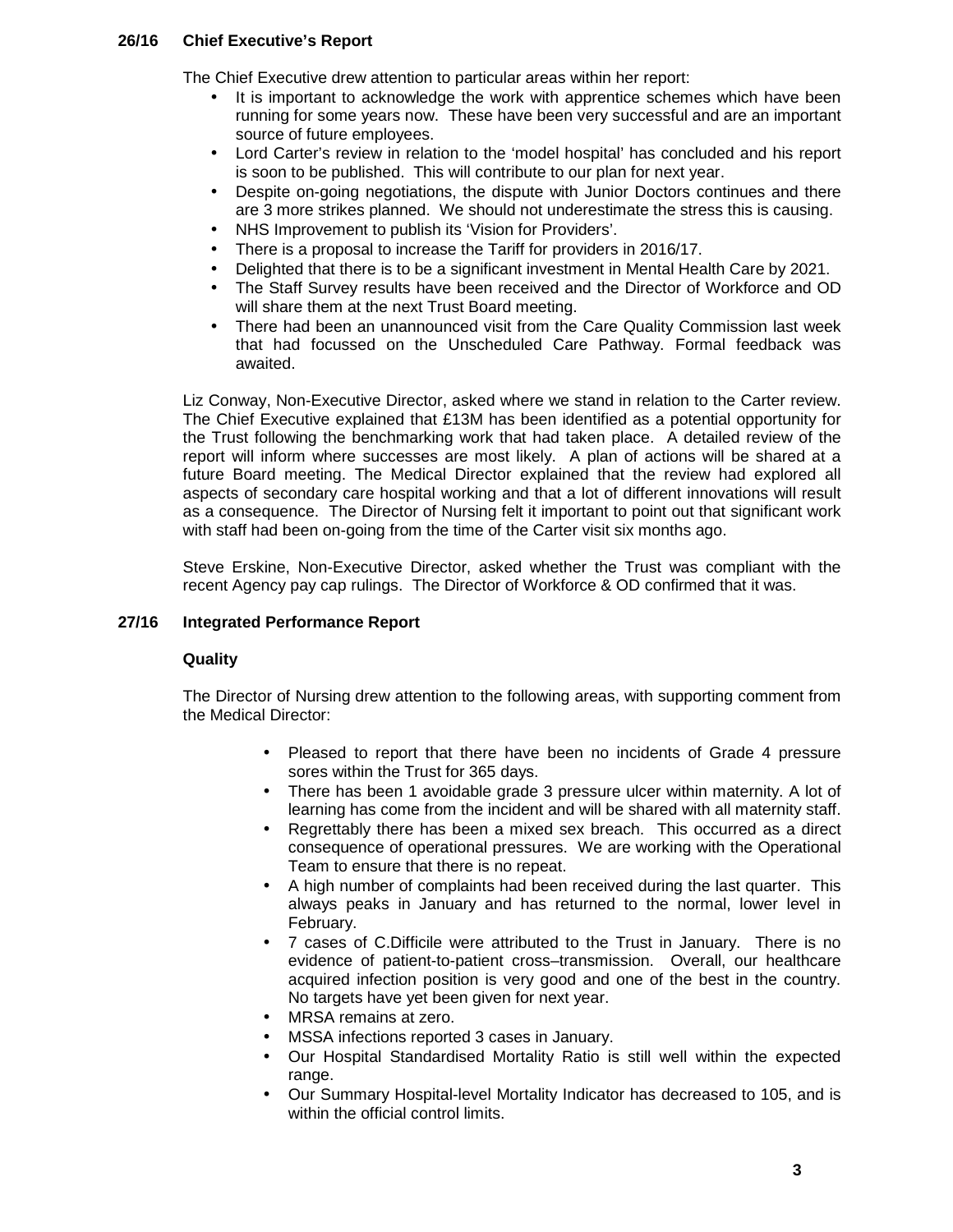Steve Erskine, Non-Executive Director, was pleased to note the tissue viability report and John Smith, Non-Executive Director, acknowledged the decrease in the number of moves after midnight.

# **Operations**

The Chief Operating Officer drew attention to particular areas within his report:

- In January the Emergency Department had experienced a 17% increase in attendance. More ambulances come to this hospital than any other in the area.
- Bed occupancy peaked at 98% during January as a consequence of the very challenging operational environment; everyone is focussed on trying to decongest the Emergency Department.
- It has been agreed with Chiefs of Service that patients will not be sent from out-patient clinics to the Emergency Department.
- Pressures on our Referral to Treatment metrics remain high. A number of elective surgery procedures had to be cancelled in January as a consequence of operational pressures.
- In relation to Cancer Standards we are managing to clear the number of patients waiting longer but this is impacting on the 62 day standard.

A lengthy discussion followed regarding the operational statistics and at trying to identify ways of reducing the number of unnecessary admissions to the emergency department. The Medical Director described the 'Ticket to Ride' initiative that, if introduced, would help to improve the situation.

# **Finance**

The Director of Finance advised the Board that the finance report contained within the IPR was now the summary schedule of the full finance report that was presented and reviewed at the Finance Committee each month. The change to the provision of the summary schedule followed the refresh of the committees of the Board and their Terms of Reference. The summary schedule provides the key headline financial issues from the full report.

The Month 10 financial performance was in line with the level expected in order to achieve the Trust's year end forecast of £23.6m deficit. The Month 9 financial performance had been adverse to forecast and the Trust has sought to mitigate the pressures that this created.

The year-end forecast remains at £23.6m deficit and the Director of Finance provided an update on the key risks to that position as recorded in the minutes of the previous board meeting.

- i. The Month 8 year end forecast had contained an assumed benefit of  $£2.1m$  through a capital to revenue transfer mechanism. The eventual position agreed with the Trust Development Authority (TDA) was £1.4m and other 'one off' opportunities have been identified to bridge the gap from the original sum.
- ii. Agreement over the funding for additional winter pressures costs that have been incurred is still outstanding. The relevant information has been provided to commissioners which has prompted some questions. The Trust will reply to these as soon as is possible. There is an approximate risk of £0.5m to the year-end position associated with this issue.
- iii. Year-end income agreements good progress has been made with NHS England in respect of their contracts and there were no material differences reported at the recent contract meeting. There remain a considerable number of challenges associated with the Trust's contract with local commissioners which still present a material financial risk as previously reported. In parallel, the Trust is pursuing a set of agreements with commissioners which will reduce overall system financial risk, and avoid a formal escalation of contractual disputes. Good progress has been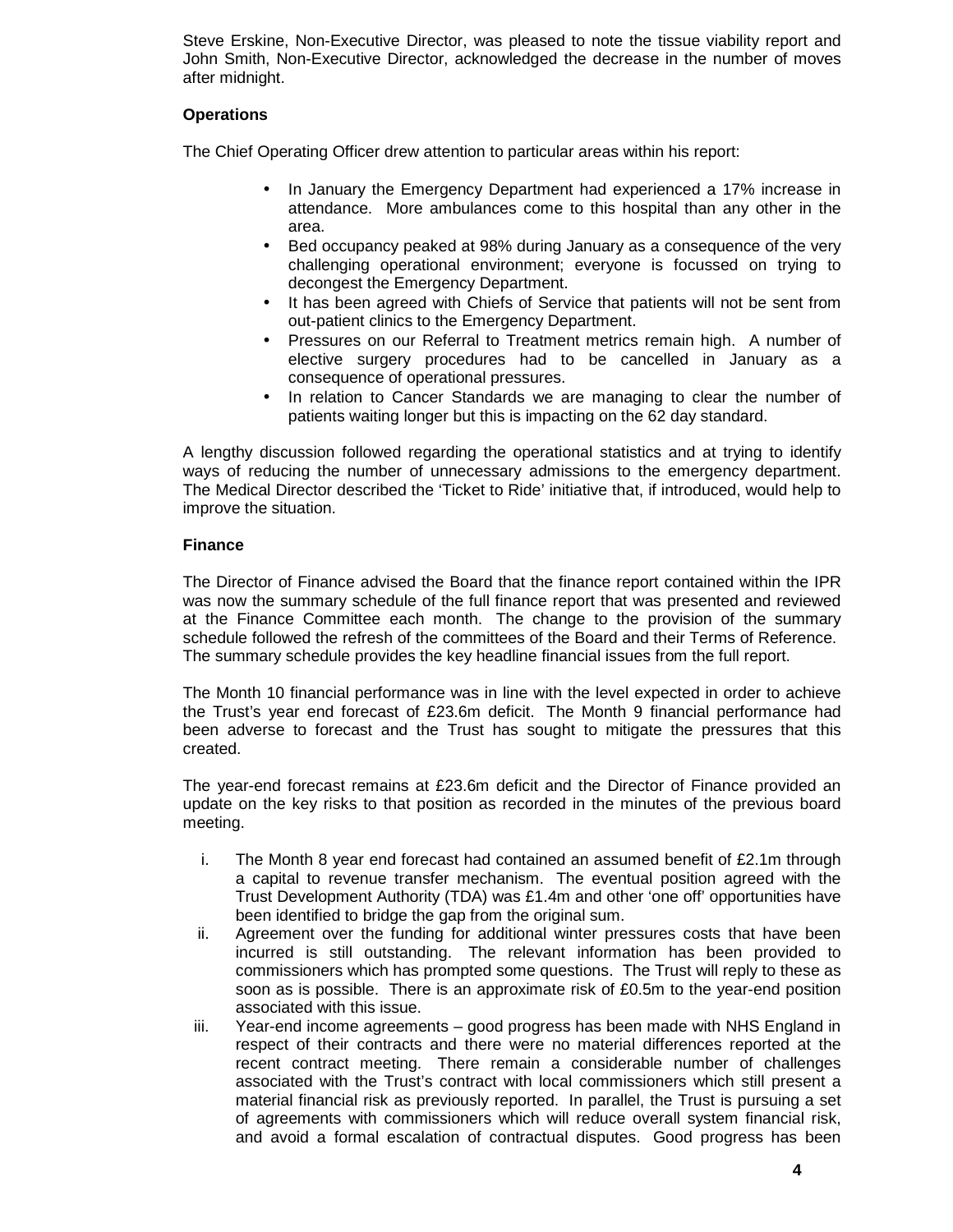made on this and it is hoped that an agreement will be reached in the next couple of weeks.

iv. The Trust has not received formal confirmation of the outcome of the Independent Trust Financing Facility meeting on 19 February which had considered the Trust's application for cash support in the current financial year. The Trust is seeking the advice of the TDA in respect of this matter. Other cash related risks relate to the withholding of contract income associated with delays in agreeing Recovery Action Plans with Commissioners. Discussions are on-going in relation to this and it is expected that this will be resolved in the next week.

# **Workforce**

The Director of Workforce & OD drew attention to particular areas of his report:

- Workforce has remained stable and in line with the forecast however, there remains a significant overspend against budget. Agency caps have been introduced and, as a consequence, April rates have come down significantly.
- Recruitment continues locally, nationally and internationally. However, strict recruitment controls are in place.
- Appraisal compliance remained at 83.3%, slightly below target but total essential skills compliance is above target at 86.5%.
- There had been a whistle blowing referral last month however, there is no cause for concern.
- The Head of Organisation Development will provide a report on the National Staff Survey at next month's Trust Board meeting. Further improvement has been recorded.

Liz Conway, Non-Executive Director, asked whether there had been any areas of deterioration in the Staff Survey. The Director of Workforce & OD confirmed that the survey had revealed that more staff feel pressure to return to work following sickness; so this is an area we need to improve. The Chief Executive explained that nationally there is an issue with bullying and harassment between colleagues.

Mike Attenborough-Cox, Non-Executive Director, queried the revalidation of medical staff and asked whether there is cause for concern. The Medical Director explained that the revalidation of a number of staff had been deferred for a number of reasons; we have assessed by an external board and rated 'green', so there is no cause for concern.

The Chairman asked when the Operational Plan for 16/17 would be available. The Director of Strategy confirmed that this will be shared at the next meeting of the Trust Board and at the next Finance and Performance Committee meeting.

## **28/16 Self-Certification**

The Director of Corporate Affairs presented the Self Certification, which reflects the position at the end of January and highlights the concerns that have been discussed today and the pressures that the organisation is under. The Trust Development Authority has confirmed that it no longer requires this information. It was agreed that the self-certification assessment would now stop as the information provided already appears in different reports.

## **29/16 Research & Development Strategy**

Greta Westwood, Deputy Director of Research and Innovation, joined the meeting to brief the Board on research performance at Trust and Clinical Service Centre level against both local and national benchmarks. She highlighted key points from the stories within the report and the impact the studies have had on the organisation.

John Smith, Non-Executive Director, felt that the examples given demonstrated a significant positive impact on patient care and applauded the overall performance of the department.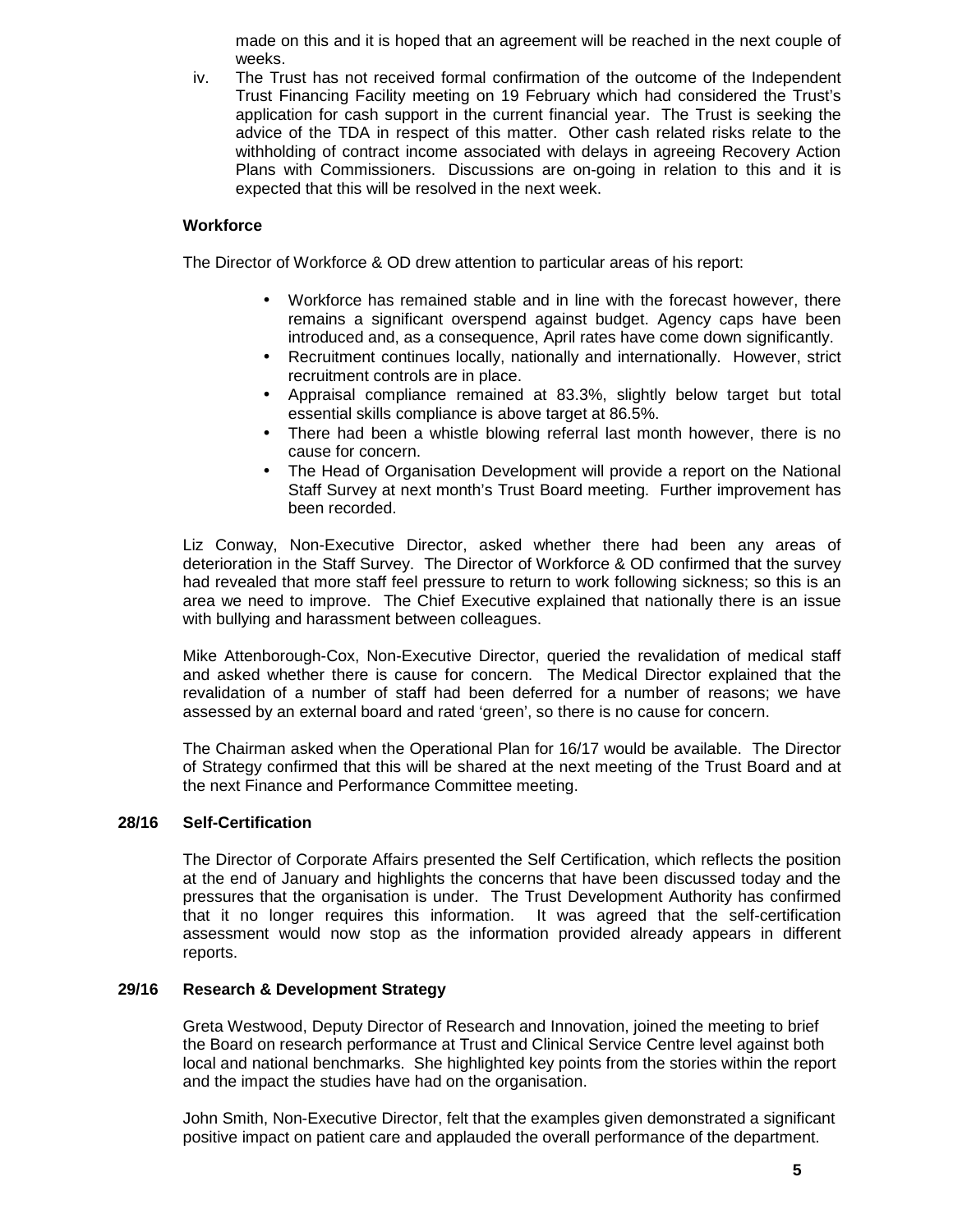Greta invited Board members to attend the Research & Innovation conference on 15 June 2016 at the Marriott Hotel. Gemma Hobby agreed to circulate the details to the Non-Executive Directors.

The Chairman thanked Greta for her report and asked that she pass his thanks, for all of the departments' excellent work, to her colleagues.

## **Action: Gemma Hobby to circulate information as above.**

## **30/16 CQC Quality Improvement Plan**

The Director of Nursing presented the Care Quality Commission Improvement Plan progress report. She reminded that that there is a lot of work going on to maintain compliance and that the report highlights achievements against compliance.

The Chairman felt that the CQC frequently question our ability to maintain mandatory and statutory training and asked what could be done to help. The Director of Workforce & OD explained that we continue to make slow progress with this but the main issue is with Doctors. If Junior Doctors have completed essential skills through the deanery, is it really necessary for them to have to do it again at each Trust they rotate through. Training and Essential Skill compliance is discussed during each CSC performance review.

The Director of Nursing and Medical Director spoke of integrated services with community and commissioners including end of life care.

The Chairman asked how the Trust could be certain that things are improving. The Director of Nursing explained that a group of nurses go to different areas and wards within the Trust at different times of the day as part of the review process. The Chief Executive referred to the importance of the improvements made to the Datix system.

The Board noted the report.

## **31/16 Quarterly Complaints Report**

The Director of Nursing presented a report following a recommendation to the Trust to undergo an in-depth analysis of all aspects of the complaints process. The report has been reviewed at the Trust's Patient Experience Committee.

Liz Conway, Non-Executive Director, explained that she had noticed a significant improvement in the quality of the complaints paperwork process. It is now much easier to detect trends within complaints as a consequence of the enhanced Datix system. Our Governors have expressed an interest in 'helping' with complaints and arrangements are underway to enable them to do so.

Steve Erskine, Non-Executive Director, asked where the volunteers come from. The Director of Nursing explained that PALS volunteers were recruited through advert and are managed within the PALS department. There is a national programme which the Director of Nursing and Marion Brown, Head of Complaints & PALS are committed to.

The Chairman asked what could be done to address the issues within Ophthalmology. The Director of Nursing explained that they are in the process of looking at the Ophthalmic pathway and how we might better communicate with our patients.

Liz Conway, Non-Executive Director, took the opportunity to thank both the Director of Nursing and Marion Brown for their hard work with complaints.

## **32/16 Audit Committee**

There had been no Audit Committee since the last meeting of the Trust Board.